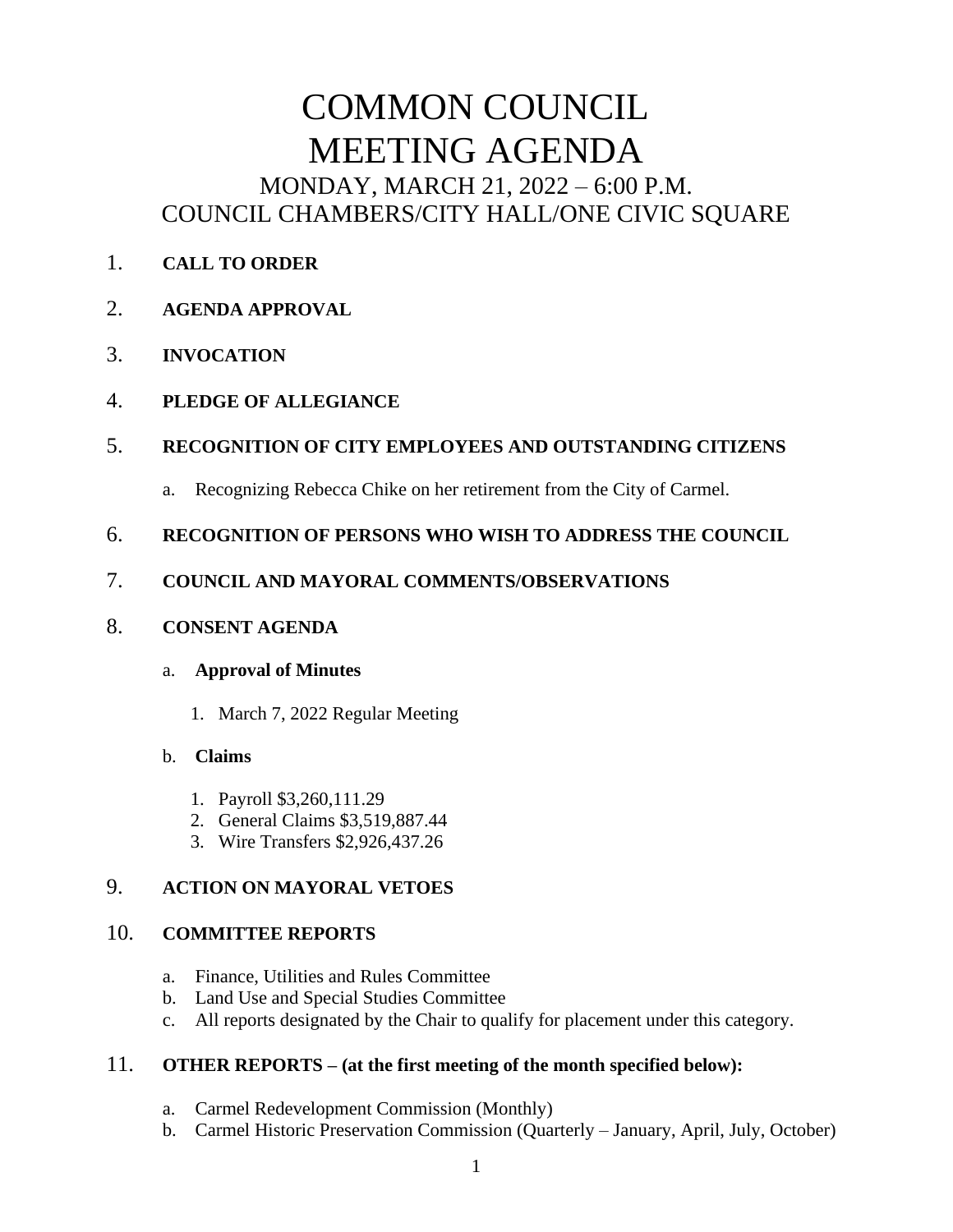- c. Audit Committee (Bi-annual May, October)
- d. Redevelopment Authority (Bi-annual April, October)
- e. Carmel Cable and Telecommunications Commission (Bi-annual April, October)
- f. Economic Development Commission (Bi-annual February, August)
- g. Library Board (Annual February)
- h. Ethics Board (Annual February)
- i. Public Art Committee (Annual August)
- j. Parks Department (Quarterly February, May, August, November)
- k. **Update on the Carmel Audit Committee**
- l. **Presentation from Matt Snyder on Clay Township Projects**
- m. All reports designated by the Chair to qualify for placement under this category.

#### 12. **OLD BUSINESS**

a. **Seventh Reading of Ordinance Z-670-21**; An Ordinance of the Common Council of the City of Carmel, Indiana, Amending the WestClay Village Planned Unit Development District Ordinance; Sponsor: Councilor Rider. **Remains in the Land Use and Special Studies Committee.**

#### **Synopsis:**

Ordinance amends the WestClay Village Planned Unit Development District, as amended, to apply the five hundred (500) foot setback from residentially used property for gas station pumps, pump islands and vent pipes set forth in Ordinance Z-669-21 to the WestClay PUD district.

#### 13. **PUBLIC HEARINGS**

a. **First Reading of Ordinance Z-674-22**; An Ordinance of the Common Council of the City of Carmel, Indiana, Rezoning of Parcels at 12895 Old Meridian Street, Carmel, from the Urban Core District to the C2/Mixed Use District; Sponsor: Councilor Rider.

#### **Synopsis:**

This ordinance rezones two undeveloped parcels on Old Meridian Street from the UC Urban Core District to the C2/Mixed Use District.

b. **First Reading of Ordinance Z-675-22**; An Ordinance of the Common Council of the City of Carmel, Indiana, Rezoning the old Carmel Shopping Center at 1017 West Main Street, Carmel, from the UC/Urban Core District to the C2/Mixed Use District; Sponsor: Councilor Rider.

#### **Synopsis:**

This ordinance Rezones two parcels located in the Southeast quadrant of West Main Street and Old Meridian Street from the UC/Urban Core District to the C2/Mixed Use District.

c. **First Reading of Ordinance Z-676-22**; An Ordinance of the Common Council of the City of Carmel, Indiana, Establishing the Flora Planned Unit Development District; Sponsor: Councilor Rider.

#### **Synopsis:**